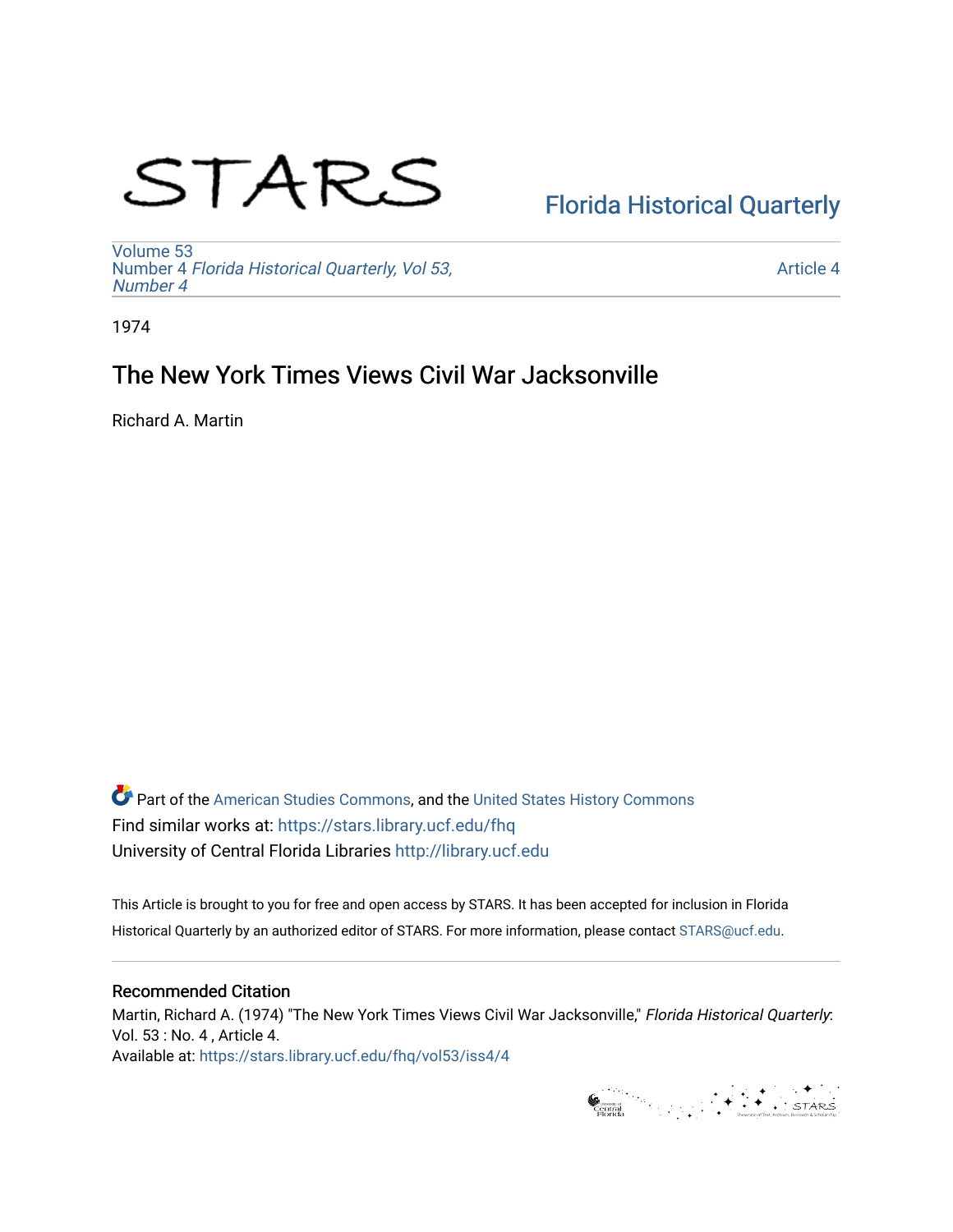### **THE** *NEW YORK TIMES* **VIEWS CIVIL WAR JACKSONVILLE**

*by* RICHARD A. MARTIN\*

**D**URING THE CIVIL WAR, military units North and South had their newspaper contingents in camp and field– war cortheir newspaper contingents in camp and field— war correspondents living out of saddlebags stuffed with pencils and notebooks, artists with sketch pads, and photographers working out of wagons jammed with the apparatus of their craft. Although southern newspapers were restricted by shortages of newsprint and men, northern journals prospered, publishing prolifically every shade of drama and every degree of tragedy the conflict offered. In fact, as Allan Nevins has observed, Civil War correspondents enjoyed such a virtual monopoly on the news "they were able to write with greater fullness and thoroughness than their successors in the two World Wars." Nevins also made the point that despite the voluminous record they compiled, the work of America's Civil War correspondents was largely ignored in the memoirs of contemporary military leaders, and continued to be neglected by the nation's historians for almost a century.<sup>1</sup>

Among exceptions to this rule was William Watson Davis, whose *Civil War and Reconstruction in Florida* leans heavily on representative contemporary newspaper accounts. Davis's study draws much of its strength and many of its interesting and provocative passages from newspaper sources.<sup>2</sup> Turning to Jacksonville, one finds that historians generally have overlooked or neglected available Civil War newspaper sources. T. Frederick Davis drew on state and local journals for his *History of Jackson-*

<sup>\*</sup> Mr. Martin is a professional writer in Jacksonville and the author of several historical works including *The City Makers* and *Consolidation: Jacksonville, Duval County, The Dynamics of Urban Political Reform.* He has a Luke's Hospital.

<sup>1.</sup> Louis M. Starr, *Reporting the Civil War: The Bohemian Brigade in*

*Action, 1861-65* (New York, 1962), xv-xvi. 2. William Watson Davis, *The Civil War and Reconstruction in Florida* (New York, 1913; facsmile edition, Gainesville, 1964).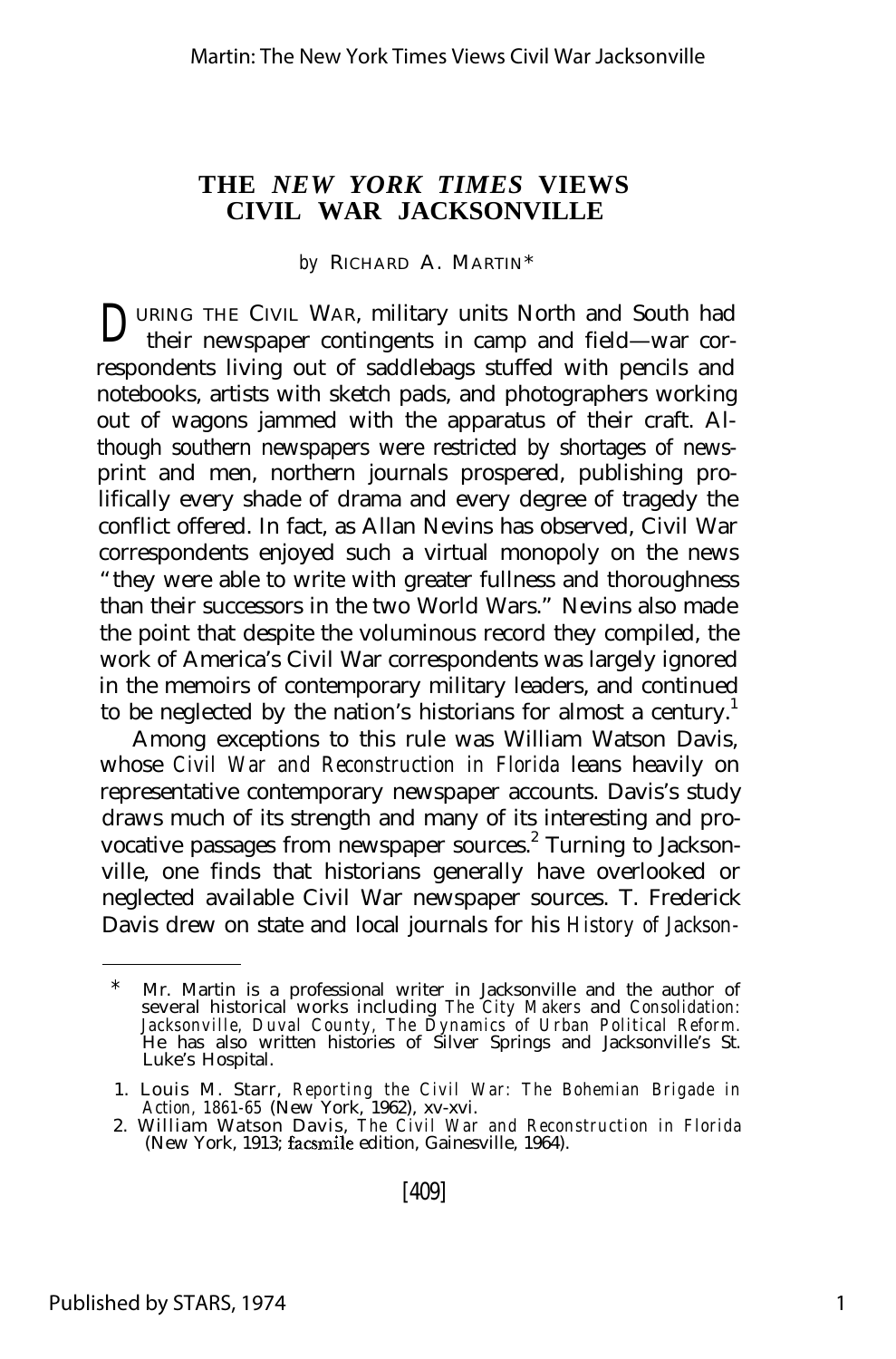*ville, Florida and Vicinity, 1513 to 1924,* but apparently paid little attention to the national press. His treatment of Jacksonville during the Civil War cites only one newspaper clipping, and does not identify its date or origin. As a result, Davis's account during this period lacks a depth and perspective it might otherwise have attained.<sup>3</sup>

Jacksonville received more attention in the northern press than other places of far greater military importance, perhaps because it was a focal point for politicians, adventurers, and visionaries who regarded northeast Florida as the ideal place for launching their various schemes. Eli Thayer regarded the area between the St. Johns River and the Atlantic Ocean as the logical location for launching a permanent occupation of the state by 20,000 nine-month army volunteers. These men were to be armed and transported to Florida at government expense, and, when the territory east of the St. Johns had been secured, they would be discharged and allowed to settle the area permanently, establishing a loyal government which would bring the state back into the Union.

Vice President Hannibal Hamlin petitioned Lincoln to appoint Thayer as military governor of Florida, 134 members of Congress signed a petition favoring the plan, and the House Committee on Military Affairs passed a resolution advocating the scheme as a means "to strike the rebellion a telling blow."<sup>5</sup> At various times, influential business, civic, and political leaders, and delegations of congressmen descended on the White House to urge the President to call up the needed volunteers. Thayer at

<sup>3.</sup> T. Frederick Davis, *History of Jacksonville, Florida and Vicinity, 1513 to 1924* (St. Augustine, 1925; facsimile edition, Gainesville, 1964), 122, 137, 116-32.

<sup>4.</sup> On January 25, 1863, the *Times* reported at length a speech by Eli Thayer outlining his plan in great detail. *New York Times,* January 13, 1863, carries the full text of a resolution of the House Committee on Military Affairs endorsing the colonization scheme. A dozen articles were published in the paper concerning Thayer and the colonization scheme in its various forms. See *New York Times,* October 3, 19, 25; December 18, 29, 1862; January 6, 13, 25; February 8, 19, 1863. The colonization campaign ran its course between the second and third occupations of Jacksonville. Military demands in more strategic theaters of war, continuing Confederate resistance in northeast Florida, the burning of Jacksonville in October 1863, and finally, the disaster at Olustee early in 1864 doomed the project to oblivion.

<sup>5.</sup> *New York Times,* December 18, 1862; January 13, 1863.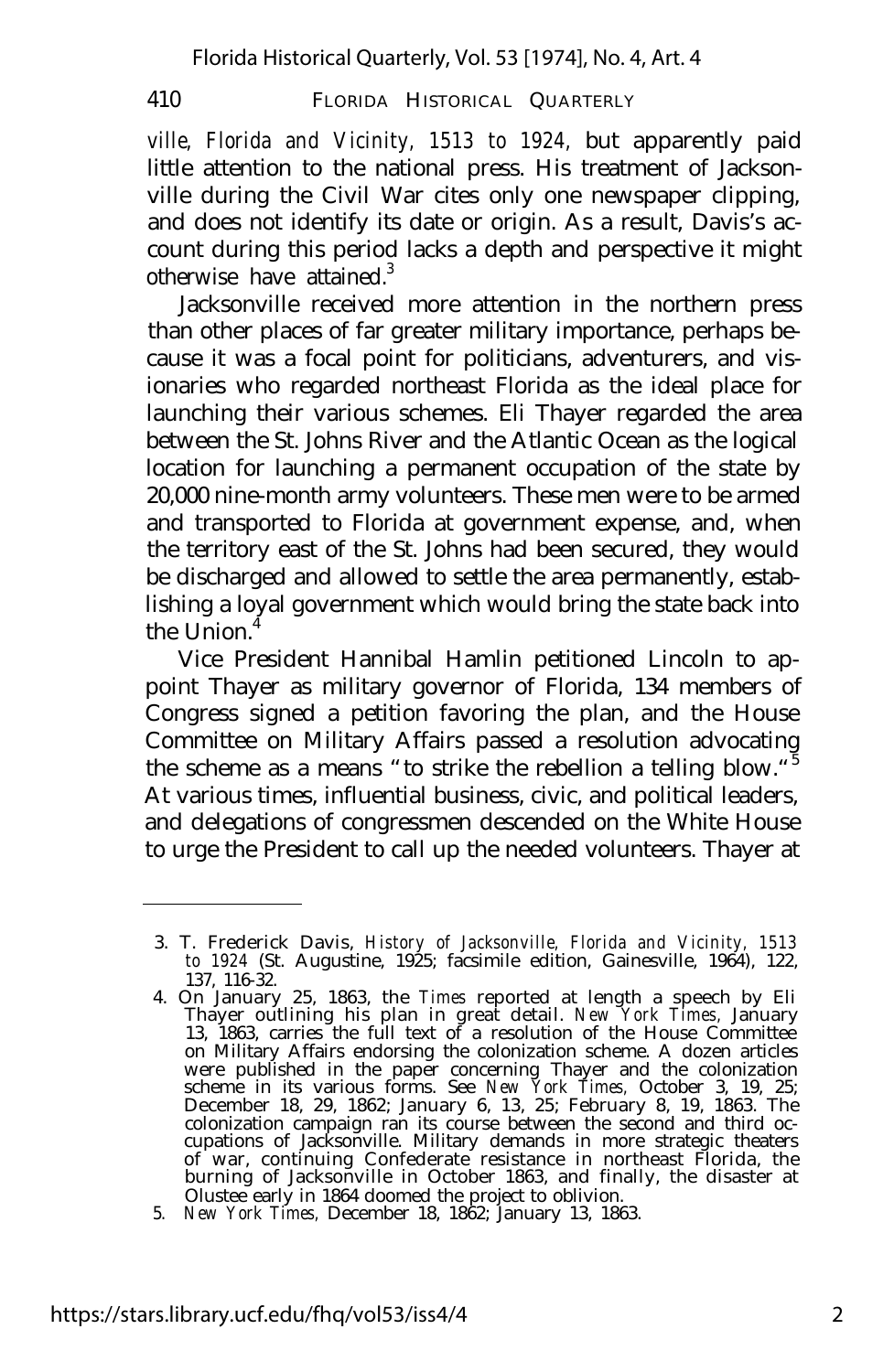one point declared that 40,000 volunteers were ready as soon as Lincoln issued the necessary orders. $6$ 

In January 1863, Lincoln received a delegation of German-Americans who called to discuss the colonization of Florida, "stating that thousands of German citizens were ready and anxious to share the fortunes of the enterprise." At that time, according to one report, Lincoln "assured the delegation that Mr. Thayer's plan . . . had received the earnest and cordial attention of himself and Cabinet, and that while recent military events had forced the postponement of this enterprise . . . yet he trusted the delay was for but a few days."<sup>7</sup>

A year later, when his prospects for renomination by his party were none too bright, Lincoln himself considered the possibility of exploiting the political potential of Florida in order to strengthen his candidacy.<sup>8</sup> Secretary of the Treasury Salmon P. Chase, in league with Florida Unionists, was also interested in Jacksonville and northeast Florida as a possible base for advancing his own candidacy for the Republican presidential nomination.<sup>9</sup> But the conduct of Chase's agents in Fernandina, Jacksonville, and St. Augustine was such that the treasury department was forced to mount an investigation of

<sup>6.</sup> *Ibid.,* December 18, 1862; January 6; February 8, 19, 1863. 7. *Ibid.,* January 6, 1863. 8. Lincoln was accused by his opponents of engineering, for political purposes, the fourth occupation of Jacksonville in February 1864, which led to the Federal defeat at Olustee. Although Lincoln was cleared of<br>having any such direct interest in these events, in the sense of<br>precipitating them, the evidence is clear that when he was advised of<br>the pending milit there, he took a personal interest in the matter. Lincoln commissioned<br>one of his own aides, John Hay, as a major in the army and sent him<br>on the expedition to determine the real strength of loyal sentiment in<br>Jacksonville the Committee on the Conduct of the War relative to these matters, including Lincoln's official correspondence, on April 12, 1864. A "re-constructed" Florida government at this time would have been eligible to elect voting delegates to the Republican National Convention in<br>June of 1864. Since Lincoln was seeking the Republican nomination for<br>a second term, it would have been vital to his interests to follow po-<br>litical develo

them on his own behalf. As it turned out, this was not necessary. 9. Ovid L. Futch, "Salmon P. Chase and Civil War Politics in Florida," *Florida Historical Quarterly,* XXXII (January 1954), 163-88.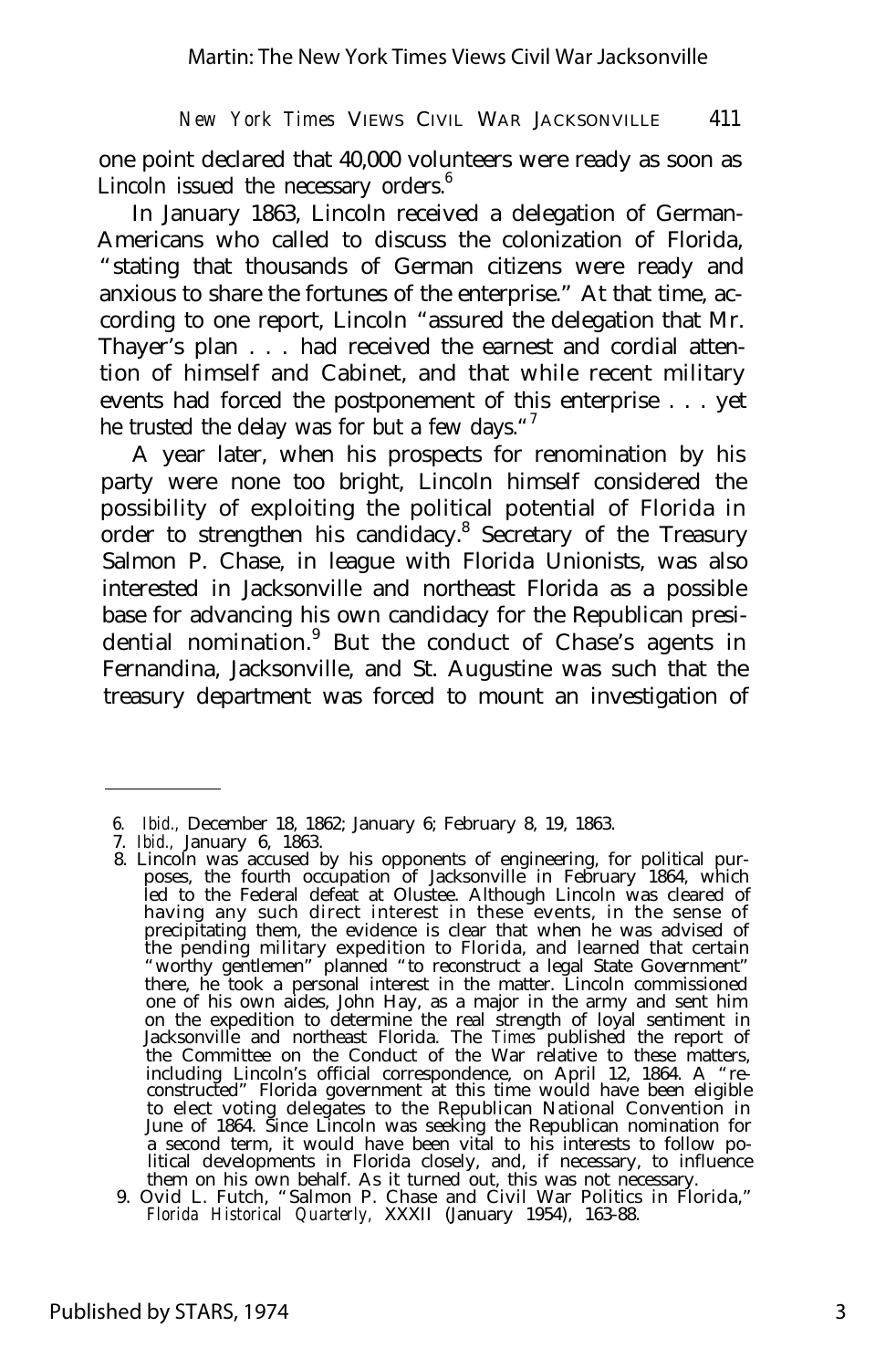their activities, submitting the results to the House Select Committee on Rebellious States.<sup>10</sup>

Jacksonville was central in other wartime controversies which made headlines or were argued in newspaper editorials. Early in the war, many Northerners considered Florida to be the ideal location for resolving the nation's Negro problems, and editorials argued the merits of colonizing the state with blacks. $^{11}$ 

Military operations in the Jacksonville area also became the subject of editorials which were as much concerned with political questions as they were with tactical or strategic considerations. The Federal high command was criticized for occupying Jacksonville in 1862, then condemned for evacuating it after strong Unionist sentiments were demonstrated by a significant number of residents in the town and its environs.<sup>12</sup> The entire affair became the subject of a congressional investigation and provided ammunition for opponents of Lincoln's war policies. $^{13}$ 

Again, in 1864, the reasons for the fourth and final occupation of Jacksonville, which led to the disastrous Federal defeat at Olustee, were investigated by the Joint Committee on the Conduct and Expenditures of the War. Simultaneously, Copperheads and anti-administration newspapers seized upon the Jacksonville occupation and Federal defeat to renew their attacks on Lin- $\text{coln}$   $\overline{14}$ 

Many of the events underlying these controversies were covered for northern newspapers by observers attached to army and naval units operating in the Department of the South, which included northeast Florida. The dispatches these correspondents wrote— often termed "letters" but published as news items— provide a wealth of material for historians which is not duplicated

<sup>10.</sup> *House Executive Documents,* 38th Cong., 2nd sess., no. 18, pp. 1-185.

<sup>11.</sup> *New York Times,* October 3, 1862.

<sup>12.</sup> *Ibid.,* April 28, 1862.

<sup>13.</sup> Richard A. Martin, "Defeat in Victory: Yankee Experience in Early<br>Civil War Jacksonville," *Florida Historical Quarterly*, LIII (July 1974),<br>30-31; Edwin M. Stanton to Galusha A. Grow, April 28, 1862, in U. S.<br>War Depa *Official Records of the Union and Confederate Armies,* Series I, Volume VI (Washington, 1882), 131, *House Documents,* 47th Cong., 1st sess., no. 63, p. 131. Generally, the *Times* was opposed to operations in northeast Florida.

<sup>14.</sup> *Senate Reports,* 38th Cong., 1st sess., no. 47, pp. 1-25: *New York Times,* March 7, 1864.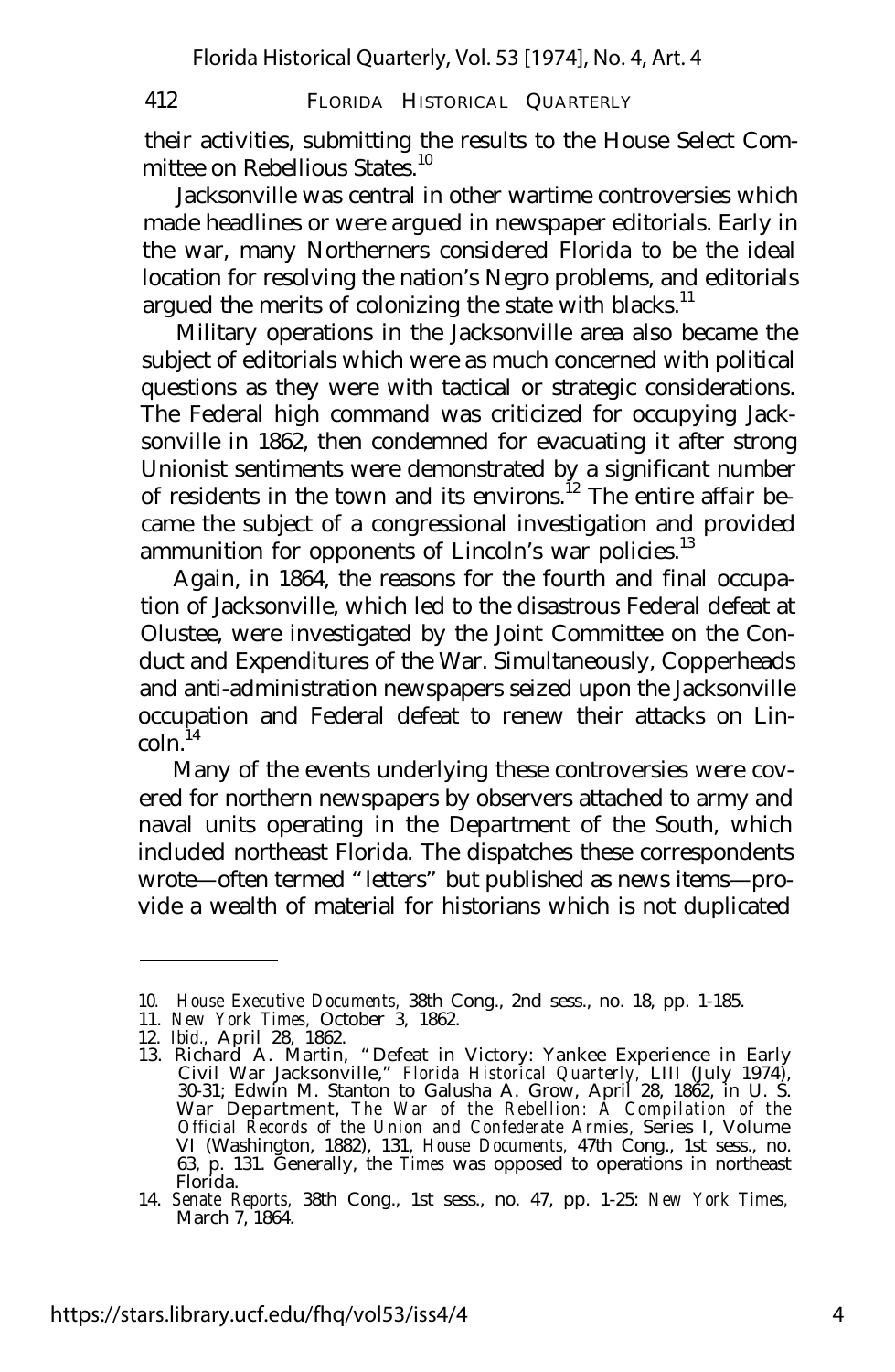in more formal and standard sources such as the published official records of the war.

At least half a dozen accredited correspondents for the *New York Times* operated in and out of Jacksonville during and immediately following the war. Many other "stringers" or "special correspondents," some of whom were officers or enlisted men attached to various military units, submitted Florida dispatches routinely to the *Times.* As was the practice with newspapers of that era, the *Times* occasionally published reprints from southern newspapers, as well as letters from soldiers and other eye-witnesses which were sent to hometown papers and republished in the *Times.<sup>15</sup>*

These writers in most cases are relatively unknown.<sup>16</sup> Of the dozen correspondents who were permitted to sign their dispatches, all but one used whimsical-sounding pen names or initials, with the result that only three can be identified, and only one of them with certainty. What we learn of these three affords some insight into their qualifications as reporters and war correspondents.

Ben C. Truman, the only correspondent whose actual byline appears on any of the *New York Times* articles out of Jacksonville, worked for the *Philadelphia Inquirer* early in the war. He covered Sherman's march through Georgia and the fall of Atlanta; got news of the Confederate defeat at Franklin, Tennessee, to New York four days before the war department received word of the battle through official channels; and also gave the *Times* a scoop over its competitors when he dispatched the first news published in the North of Hood's defeat at Nashville.<sup>17</sup>

Many dispatches concerned with events in Georgia and Florida were datelined out of Port Royal or Hilton Head, South

<sup>15.</sup> On February 28, 1864, for example, the *Times* published a letter by L. B. Wyman, an officer who saw action at Olustee and wrote, "our troops have been badly whipped." *Times* dispatches of March 1, 1864, included a le was published in Rhode Island's *Providence Journal.* Not much later, on March 6, 1864, the *Times* published a long "Rebel Account of the Battle of Olustee" reprinted from the Lake City *Columbian.*

<sup>16.</sup> Chester M. Lewis, director of archives for the *Times,* could find very little about them in the newspaper's records and published histories.

Lewis to the author, July 12, 1974. 17. Starr, *Reporting the Civil War,* 199, 268, 276-77; *New York Times,* December 27, 1864.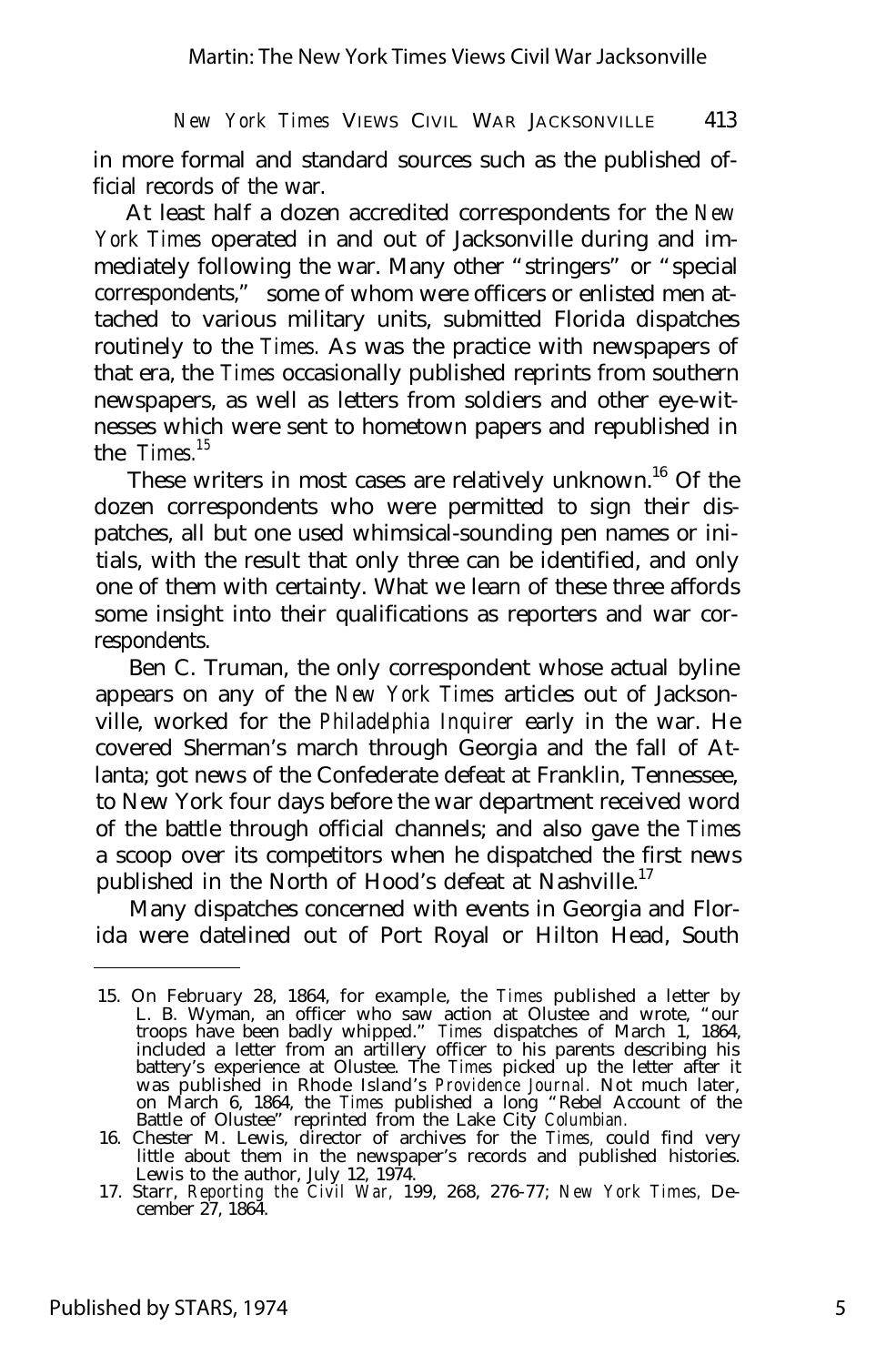Carolina. Among the earliest of these, some were signed "H. J. W.," who may have been Henry J. Winser. This correspondent later achieved fame of sorts by paddling more than fifty miles in a leaky dugout to get his account of Farragut's victory at New Orleans aboard a steamship to New York for delivery to the *Times.<sup>18</sup>*

Dispatches signed "J.M.W.," and "Wopsey" came out of Port Royal and Fernandina in the period March-April 1862, and may have been by the same man, James M. Winchell. There is reason to believe that he enjoyed superior status as a *Times* correspondent. It was to Winchell that *Times* managing editor Alexander Wilson turned after the *Times* was forced to reprint dispatches from the competing *New York Tribune* which brought the first news of the bloody battle of Antietem. The failure of *Times* correspondents on the scene to get their dispatches through was attributed by Wilson to lack of organization. Accordingly, he ordered Winchell to instruct other *Times* correspondents on how to operate and organize their work more effectively in the field. The *Tribune's* Washington editor, Samuel Wilkeson, had let his correspondents know that there was only one way to report a battle properly, and that was to be "so closely observant of them as to be in danger of being killed." At one time, Winchell, along with Albert D. Richardson of the *Tribune,* appeared before President Lincoln as spokesmen on behalf of war correspondents operating with Federal armies who were being harrassed by certain officers who threatened to jail or shoot them as spies. In 1864, Winchell obtained a two-hour interview with Lincoln, which pinned down for the first time the fact that the President would seek renomination. But Winchell personally supported Chase for the nomination, and while working for the *Times,* doubled as the secretary for the Chase National Committee.<sup>19</sup>

Generally, the *Times* identified its Florida-related dispatches as "From Our Own Correspondent," "From Our Special Correspondent," or as "Correspondence of *The N.Y. Times,"* each with an appropriate dateline. Articles so labelled originated out of Port Royal, Fernandina, Tallahassee, Hilton Head, and Jack-

<sup>18.</sup> Starr, *Reporting the Civil War,* 288; *New York Times,* January 3, 1862. 19. Starr, *Reporting the Civil War,* 122, 148-49, 255, 257; *New York Times,* March 15, 20; April 14, 1862.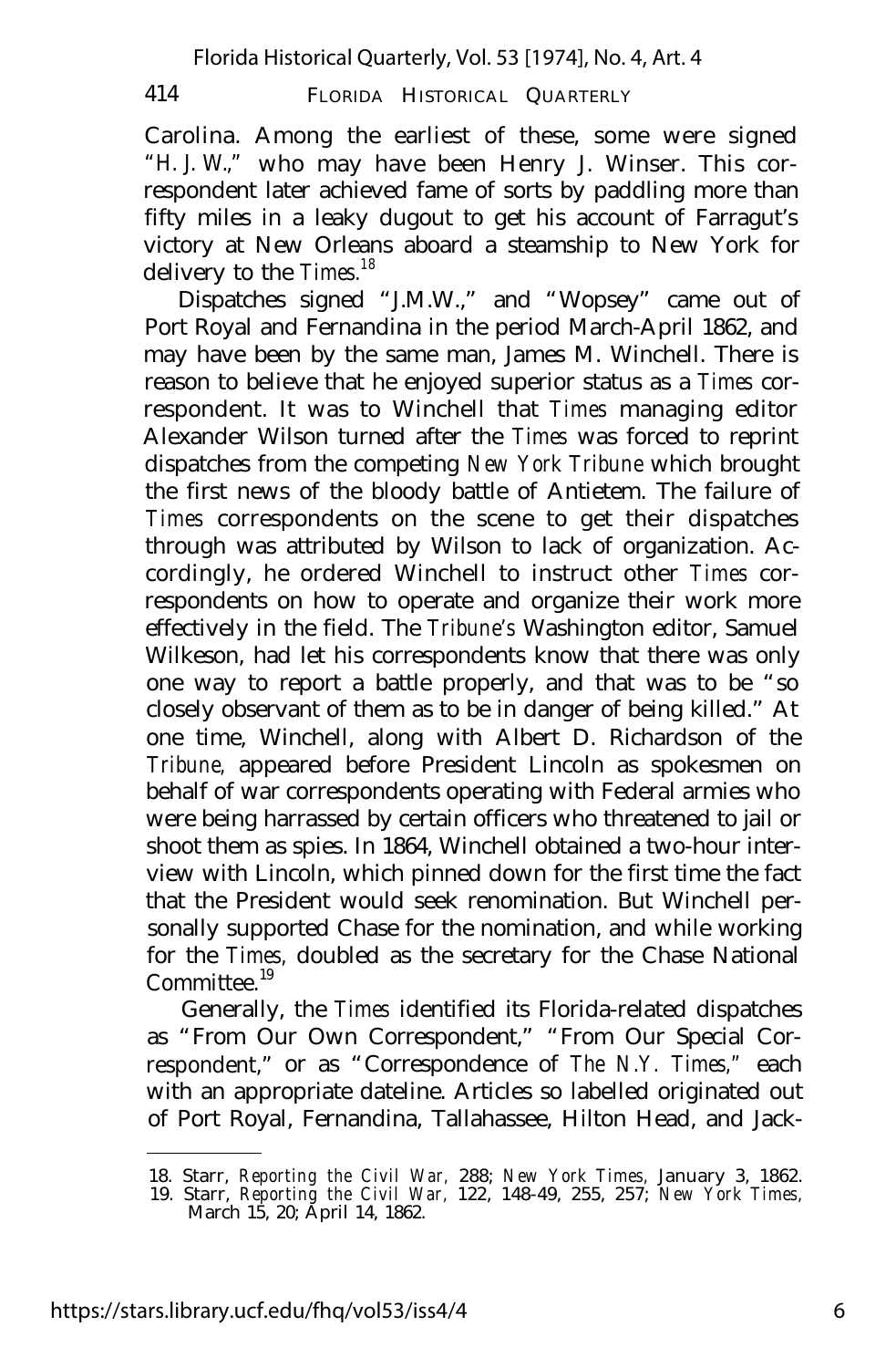sonville. Other articles were tagged, "From Our Jacksonville Correspondent," or "Our Jacksonville Correspondence," with variations when the items originated in other towns, including Fernandina and St. Augustine. Still other items carried signatures which now tickle the curiosity, including "Vagabond," "S.G.," "V.H.," "X.I.T.," "R.," "V.," and "Seminole."<sup>20</sup>

Possibly the most colorful and exciting writer who witnessed events in the Jacksonville area was a correspondent who signed himself only as "WHIT." His report of the fourth and final occupation of Jacksonville, and of Colonel Guy V. Henry's remarkable cavalry raid fifty miles into the state, which set the stage for the Battle of Olustee, covered the entire front page of the *Times* and carried over onto the back page. The fact that "WHIT" personally rode with Henry's troopers, sharing in the danger and excitement of their daredevil mission, may account for the length of his report. That the *Times* printed so much that came from WHIT's prolific pen is something else again, and speaks highly of the paper's regard for his work as well as the importance it attached to affairs in Florida.<sup>21</sup>

In the period 1862-1865, the *New York Times* carried more than 100 dispatches on the war in Jacksonville and northeast Florida. The paper also published fifteen editorials discussing or questioning the conduct of the war or national politics and military policies as they affected the area. Twice, the *Times* devoted its entire front page to eyewitness reports of the war in Florida, datelined Jacksonville, and largely concerned with events in, or directly related to, the town.<sup>22</sup>

Even relatively minor dispatches take on a larger significance in context of the bulk of this material. For example, on January

<sup>20.</sup> Of the 129 Florida articles and editorial the author has found in the *Times* for the period under study, only twenty carried a signature of any kind.

<sup>21.</sup> New York Times, February 20, 1864. "WHIT" also contributed much<br>to a second front page devoted to news of Florida and datelined Jack-<br>sonville on March 1, 1864. Yet there is no clue to his identity, although<br>Times Arch

action and under fire "as to be in danger of being killed." 22. *Ibid.,* February 20, March 1, 1864. It was not unusual for Florida war news to run from two to six columns in the paper.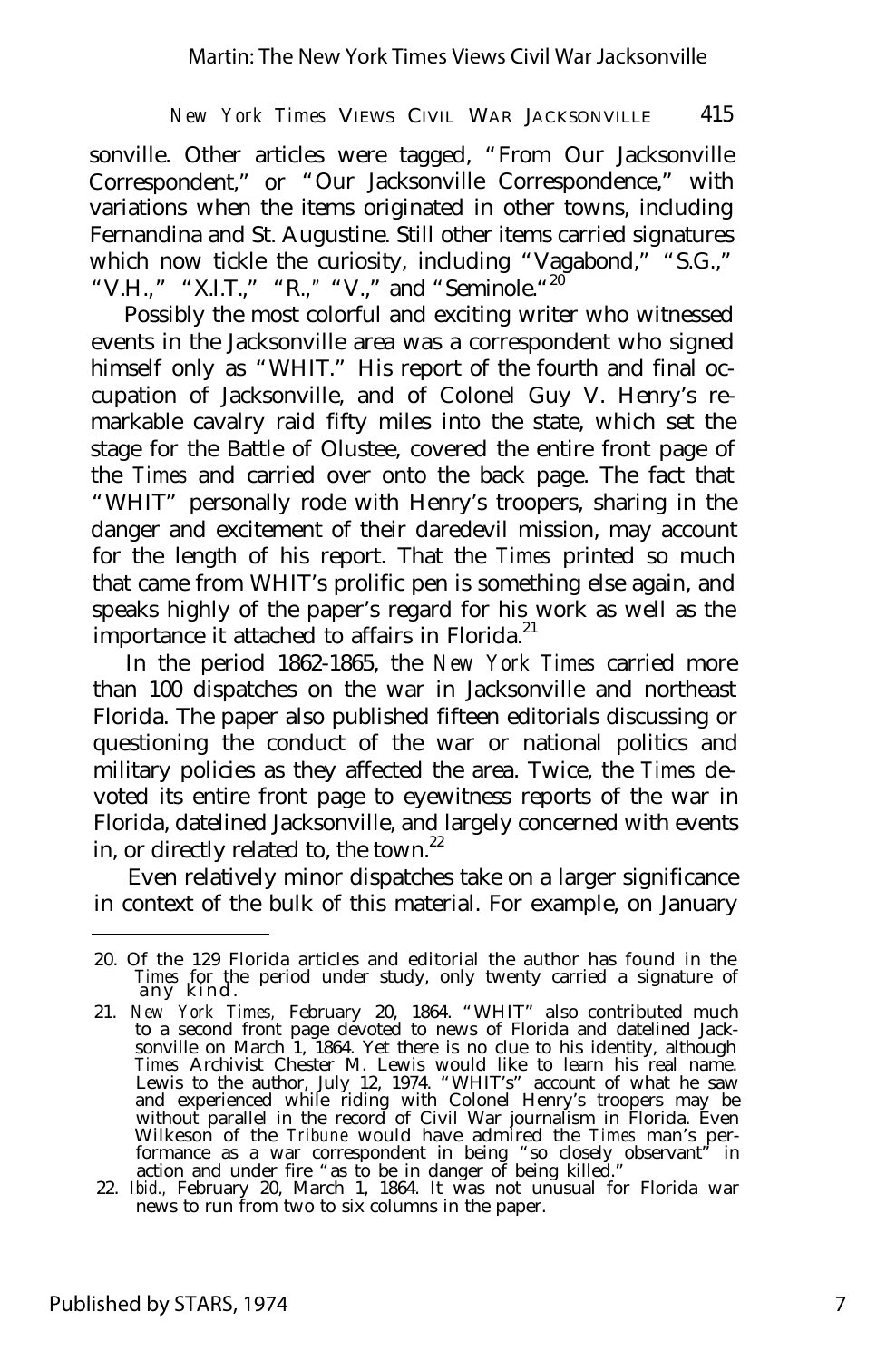14, 1862, the *Times* carried an article based on an interview with Isaac Tatnall, an escaped slave and steamboat pilot who was familiar with coastal waters in north Florida and south Georgia. Tatnall's descriptions of conditions at Brunswick, Georgia, and of garrison strength and fortifications at Fernandina provided valuable information in advance of the Federal expeditions into these areas a few weeks later. The same article reported additional information gleaned from other escaped slaves or contrabands. Following this lead in studying the *Times* articles, one learns that these former slaves played key roles during the war as sources of vital information and as guides for Federal expeditionary forces operating in northeast Florida.

Colonel Thomas Wentworth Higginson went so far as to assign major credit for the success of his expedition up the St. Marys River to a former slave. Commanding a black regiment, the First South Carolina Volunteers, on a foray into south Georgia and north Florida along the St. Marys, Colonel Higginson reported: "Everything, even to the piloting of the vessel, and the selection of the proper points for cannonading, was done by my own soldiers; indeed, the real conductor of the whole expedition . . . was Corporal Robert Sutton, of Company G, formerly a slave upon the St. Mary's River— a man of extraordinary qualities, who needs nothing but a knowledge of the alphabet to entitle him to the most signal promotion. In every instance where I followed his advice the predicted result followed, and I never departed from it, however slightly, without having reason for subsequent regret."<sup>23</sup>

Unionists who managed to live out most of the war in northeast Florida provided similar services to Federal forces operating in the state. "WHIT" described one of the guides who led Colonel Henry from Jacksonville to Camp Finnegan, Baldwin, Barber's Station, Sanderson, and Lake City, as among "the most valuable auxiliaries we have in our command." The unnamed guide was said to be acquainted with "every road and bypath" and was described by "WHIT" as having "better military judgment than half of the Generals in the field." Each column in Henry's command had its own guide, some of whom probably

<sup>23.</sup> *Ibid.,* January 14, 1862, February 10, 1863.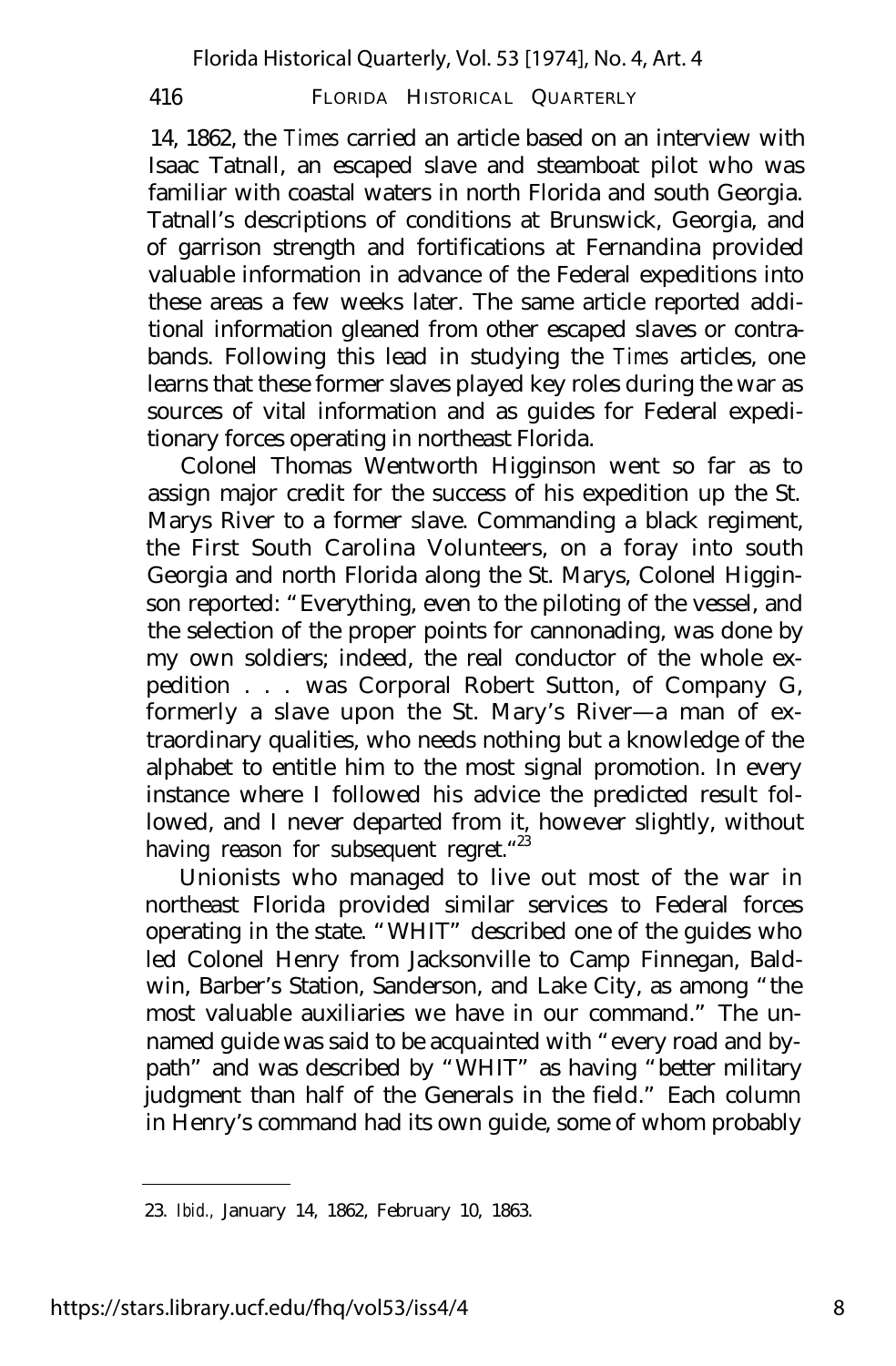were escaped slaves.<sup>24</sup> Among whites who offered assistance in this manner, John Alsop, a Jacksonville lumberman, was the most active. He probably was the military genius "WHIT" described who rode with Colonel Henry, and he is named as the guide who led a Federal expedition up the St. Marys River which seized 1,500,000 feet of dressed lumber and other valuable war material.<sup>25</sup>

As might be expected, the *Times* frequently reported on matters concerning blacks in occupied Florida, and, of course, slavery was referred to routinely in the paper's war dispatches and related editorials. But more than a score of articles contain significant information on the condition and progress of blacks in northeast Florida. These dispatches reporting military operations in and around Jacksonville in 1863 and 1864— including the Battle of Olustee— say much about the Negro as a soldier during the war, since black troops were predominant in these later expeditions to Florida.<sup>26</sup>

*Times* articles concerning blacks ranged from the story about Isaac Tatnall in 1862, to a report of a mutiny among black troops in Jacksonville in 1865. The mutiny occurred on October 28, after the war had ended, when men of the Third Colored Regiment rebelled over the treatment of one of their comrades who was hung by the thumbs for an infraction of regulations. Two of the mutineers were killed, the colonel commanding the regiment was shot through the hand, and a lieutenant was stabbed several times. Fourteen of the "ringleaders" were tried in proceedings aboard the military transport *St. Marys,* anchored off Jacksonville. Six were later executed at Fernandina, a like number were given prison sentences, and two were acquitted. Other mutinies among black troops, and riots among freedmen in Florida late in 1865, were reported in the *Times* and are in-

<sup>24.</sup> *Ibid.*, February 20, 1864.<br>
25. *Ibid.*, March 6, 1864. This item, reporting the St. Marys expedition, is<br>
signed "Seminole." The writer stated that Alsop "accompanied the ex-<br>
pedition, as he did that of . . . the re

<sup>26.</sup> Articles of more than routine interest regarding blacks in northeast Florida during and immediately after the war were published in the *Times* January 14, March 20, October 3, 19, 1862; January 9, February 10, March 21, 22, 25, April 1, 1863; January 19, February 20, March 1, 14, 1864; June 16, August 1, 17, October 1, November 17, 26, December 25, 1865.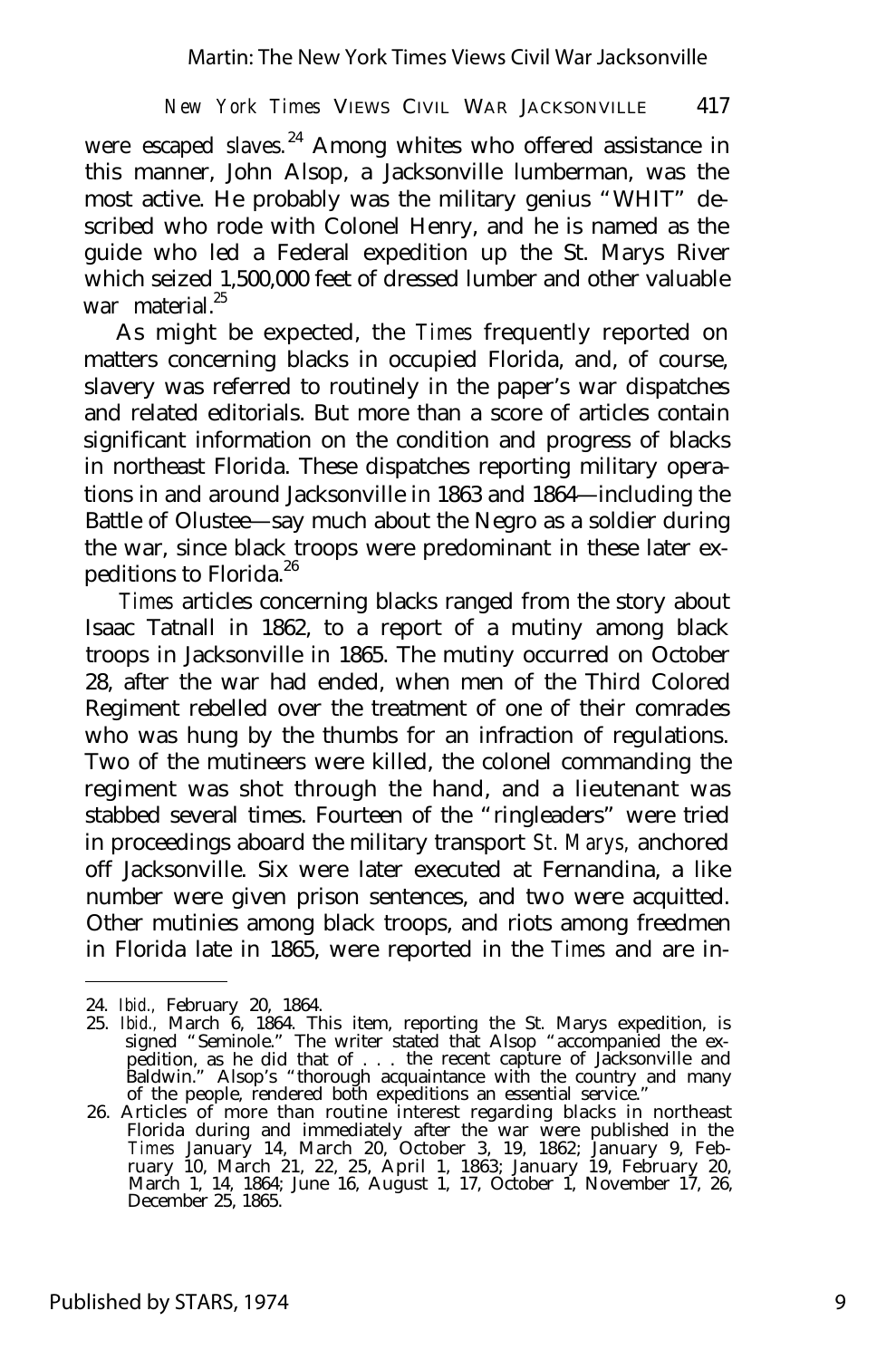dicative of the unrest and confusion that characterized the period immediately following the war. $27$ 

The reaction of Florida blacks to emancipation when it went into effect on January 1, 1863, was not reported in the *Times,* but the paper did carry a descriptive account of how the occasion was celebrated at Port Royal, South Carolina. Formal military and religious ceremonies preceded the barbecuing of ten oxen for 3,000 freedmen. These guests were served by officers of Colonel Higginson's regiment of Negro troops who were soon to see action in Florida. There followed a day of festivities including concerts, baseball, entertainment, and games of all kinds. Not all was rosy, however, and the *Times* correspondent noted that some of the blacks seemed suspicious and less than enthusiastic about emancipation. The correspondent learned why when he questioned his own "servant" and was told that the men were afraid they would now be drafted into the army. Significantly, the correspondent appended to his article a lengthy army directive outlining regulations for managing the employment of blacks on farms and plantations under military supervision. $^{28}$ 

The *Times* launched its coverage of the war in Florida with several accounts of the occupation of Fernandina. Among these, "Wopsey's" is the most unusual and interesting. "It was a clear, starlit night," "Wopsey" wrote at one point, describing the Federal fleet preparing to sail for Florida. And later, as the warships entered St. Andrews Sound, "Wopsey" lyricized, "The fleet glided majestically around the point of . . . [Cumberland Island] while from the light-house, which stood near the point, floated the Stars and Stripes, placed there by some of the active little gunboats which had preceded us." "Wopsey's" account of the duel between the gunboat *Ottawa* and a train puffing out of Fernandina carrying the last contingent of men, women, and children trying to escape through the closing Federal ring, must have excited the awe and sympathy of *Times* readers. A body of Confederate cavalry, the Fourth Florida Regiment of Dragoons,

<sup>27.</sup> *Ibid.,* November 17, 26, December 25, 1865; Jacksonville *Florida Union,*

December 6, 1865. 28. *New York Times,* January 9, 1863. A similar article reporting how the blacks of St. Augustine celebrated the first anniversary of the Emancipation Proclamation a year later, was published January 19, 1864.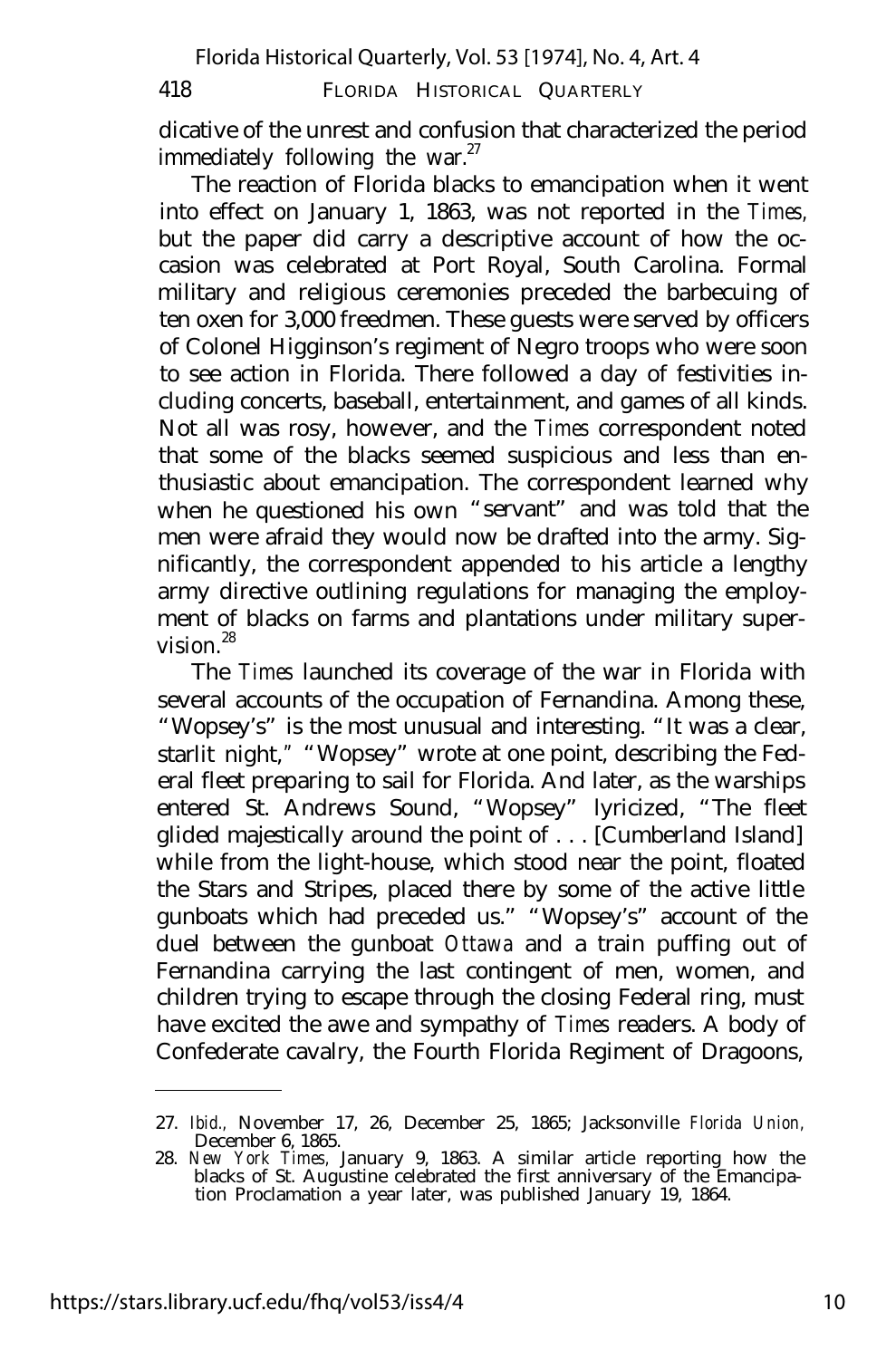escorting the train fired revolvers ineffectually at the *Ottawa* as it raced the locomotive to a point on the Amelia River where the tracks crossed a bridge to the mainland. Then riflemen inside the train fired at the gunboat, prompting a barrage from the *Ottawa's* heavy guns which struck a flatcar loaded with household goods and furniture, killing two young men sitting on a sofa. "Wopsey's" dispatch contained a variety of information including the story of how a Federal army surgeon cared for the bodies of the two young men killed on the train, and assisted relatives at their burial. "Wopsey" also described the "absurd antics" of navy "Jack-tars" when they were allowed on shore to stretch their legs. Among other things, the correspondent reported, the sailors "captured" a locomotive outside the town and twenty of them pulled it back into Fernandina with ropes.<sup>29</sup>

Another *Times* correspondent's account of the last train out of Fernandina added the information that when the *Ottawa's* shells began falling near the cars, a number of passengers jumped off "and took to the bush." One of these, it was reported, "is said to have been [the] late Senator Yulee of Florida, accompanied by his servant." Several of Yulee's letters later turned up when "Wopsey" personally searched a house in Fernandina belonging to Confederate General Joseph Finegan. The letters, "Wopsey" declared, were likely written by Yulee "at his seat in the Senate" and were described as "teeming with rank treason."<sup>30</sup>

*Times* editors probably enjoyed the references to Yulee's discomfiture. In an editorial of March 20, 1862, following the occupation of Fernandina, the *Times* referred to Yulee as "that unhung knave," and accused him of being the ringleader of "a score or two of ambitious rebels" who were responsible for Florida's secession. "It was in the National Capitol that the conspiracy to take Florida out of the Union was hatched, and the Sovereignty Convention at Tallahassee but followed the promptings of these conspirators," the *Times* article declared.

Whatever its personal prejudices, the *Times* did not allow them to interfere with its mission of keeping its readers as well informed as possible. Two weeks after the paper condemned Yulee, it reprinted an article from the *Mobile* (Alabama) *Reg-*

<sup>29.</sup> *Ibid.,* March 15, 1862.

<sup>30.</sup> *Ibid.,* March 11, 15, 1862.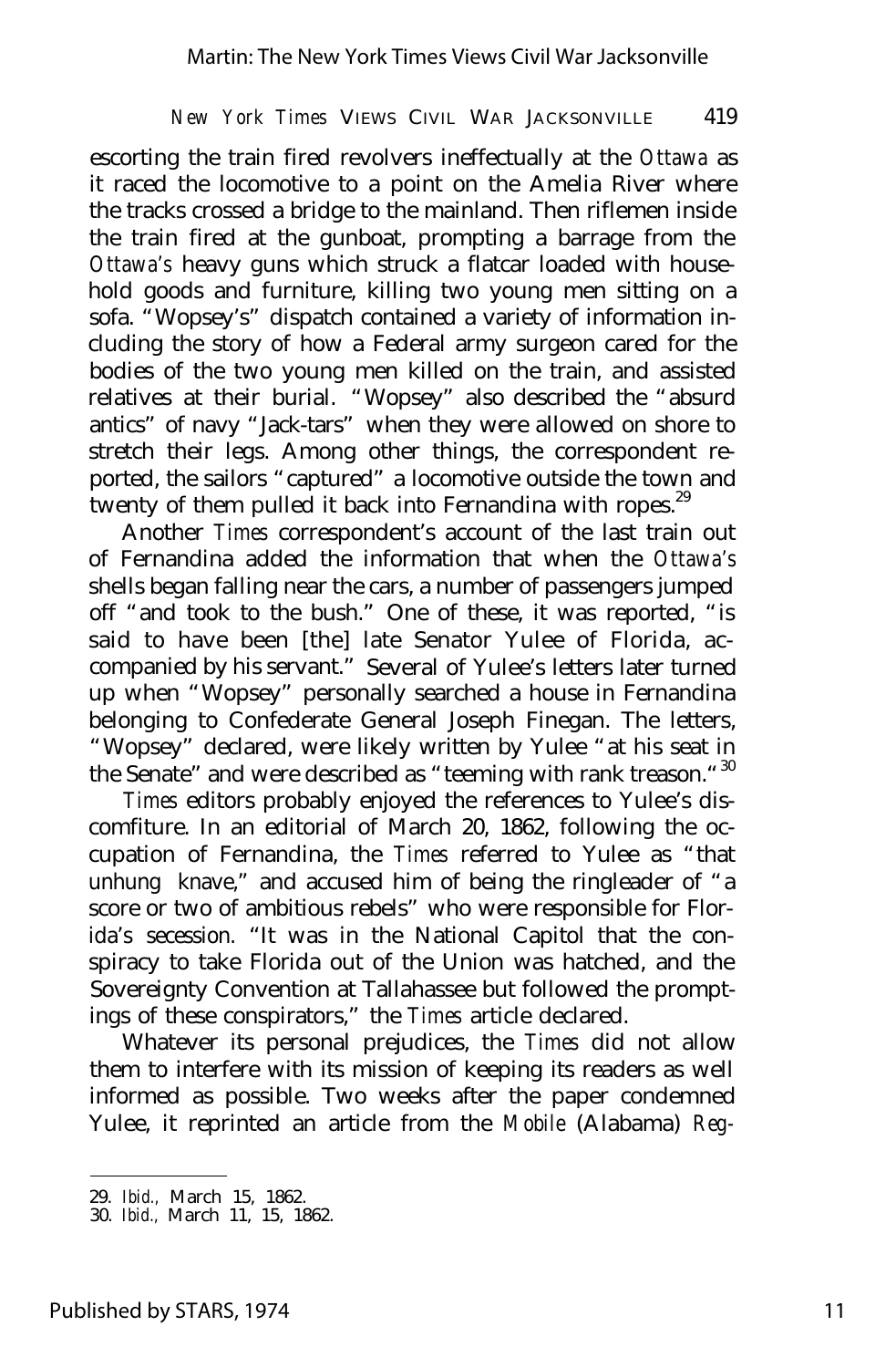*ister* which reported Senator Yulee in an entirely different light: "The evacuation of Fernandina was conducted very badly, and much was lost owing to the inefficiency of the Colonel in command. Ex-Senator Yulee, President of the Florida Railroad, was untiring in his efforts to save the property of the citizens. He was the last man to leave Fernandina, and was on the train that was fired on. He escaped by great efforts, and projected an expedition on Monday night to bring off the train that had been left, which would have been entirely successful had not the railroad bridge been set on fire by order of Col. Hopkins, in command, just as the train reached it. All the Florida troops need to insure success is a worthy commander."31

*Times* coverage of the war in Jacksonville was unusually thorough. For example, in a forty-day period during March and April 1862, the paper published nineteen items about the town and its first occupation and evacuation, including two dispatches from southern newspapers. On March 20, the date the first news of Jacksonville's surrender was reported, the *Times* carried five separate dispatches, including material from its own correspondent on the scene, the navy's report on the expedition, an editorial on "The Conquest of Florida," and the full proclamation of Jacksonville Mayor H. H. Hoeg, informing his people that their town would not be defended. The mayor's proclamation stated, in part: "It is the opinion of our most experienced and intelligent citizens . . . that, if the enemy meet with no resistance, private property will be respected, and unarmed citizens will be allowed to pursue their usual occupations . . . if, after we have offered no resistance, and given no just provocation, violence should be committed, the whole blame will rest upon the aggressors."

The *Times* responded in an editorial headed, "Light Under the Southern Cross," which observed that Mayor Hoeg apparently would not have been surprised "if the National troops, on taking possession of . . . [Jacksonville] should proceed to rob and murder on every hand." The conduct of both northern and southern troops provided no basis for such an assumption, the *Times* noted, and added, Mayor Hoeg "had undoubtedly been brought up in the characteristic Southern notion that a 'Yankee'

<sup>31.</sup> *Ibid.,* March 23, April 6, 1862.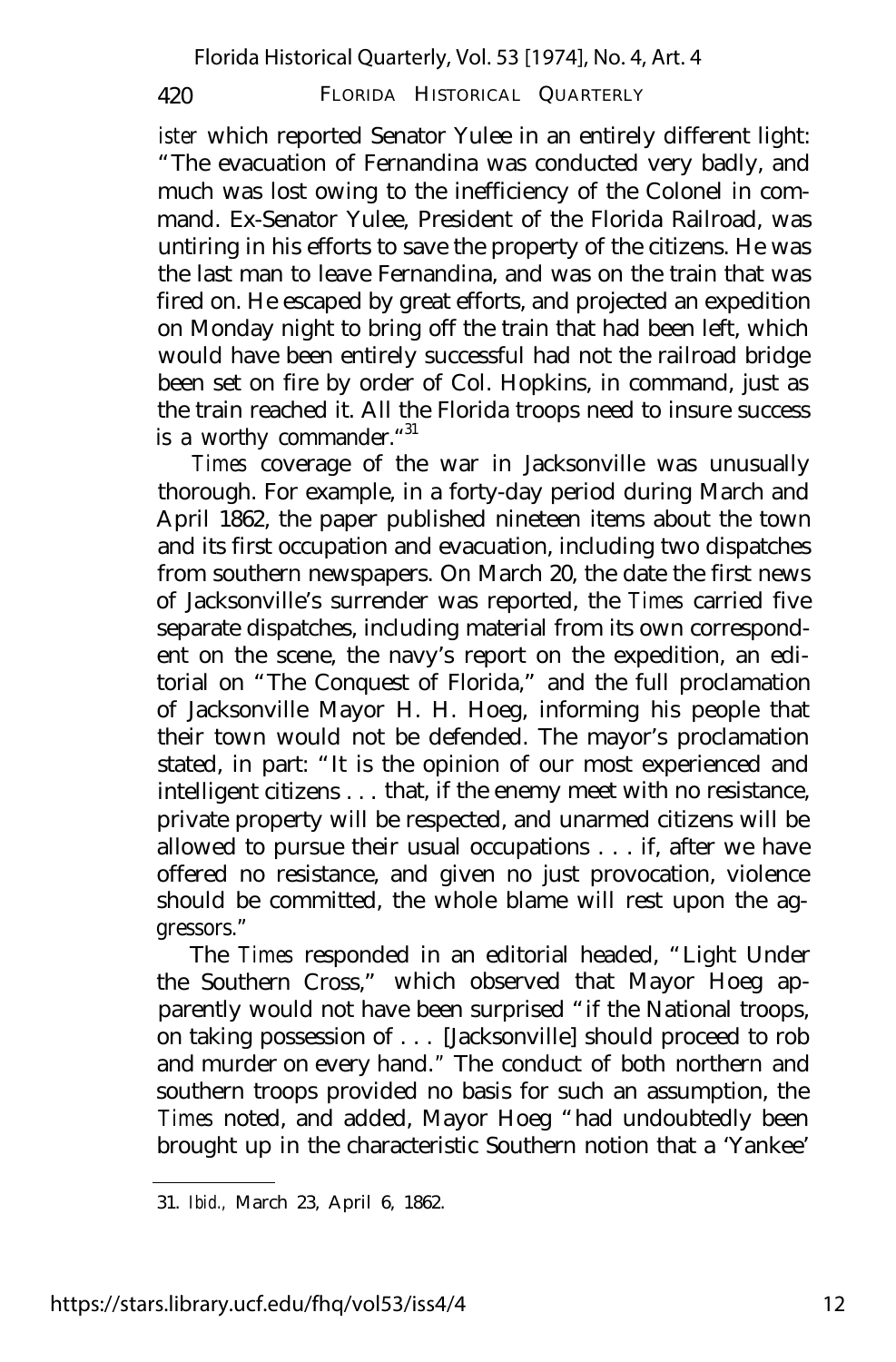was the impersonation *[sic]* of all that was mean and vile; and, since the rebellion, what could he have known of us except from the wretched Southern newspapers, who have never found any epithet toe *[sic]* vile to be applied to us." The editorial concluded with the thought that it: "has been a constant and wellfounded complaint . . . that the people of the different sections [of the nation] were ignorant of each other. The war seems to be meeting this complaint, It is rather troublesome sending so many teachers down there to teach the lesson."<sup>32</sup>

Later in the war, when Federal troops actually set fire to Jacksonville, destroying the courthouse, churches, and other buildings and residences, the *Times* deplored the act, but directed its major editorial emphasis against other newspapers which were using the incident to discredit President Lincoln's management of the war. The *Times* branded as "exaggerations" the reports in other newspapers which said the town had been completely destroyed. In an editorial on "The Burning of Jacksonville," the *Times* referred its readers to an official military report which assigned partial blame for the fires to "Secessionists" and stated that, in any case, no more than twenty-five buildings had been destroyed. "It is certainly unfortunate that we should have among us a class of patriots who will twist and exaggerate an insignificant affair like this into one of the most shocking Union atrocities— to the infinite infamy of our army and the disgrace of the whole nation."<sup>33</sup> Altogether the *Times* devoted four editorials to the first occupation and evacuation of Jacksonville, one to the third occupation and burning of the town, and six to the fourth occupation and the Olustee disaster.<sup>34</sup>

The second occupation of Jacksonville, in October 1862, including the duel between Federal gunboats and Confederate guns on St. Johns Bluff, was reported in four dispatches.<sup>35</sup> Seven articles were devoted to the progress of the third occupation and

<sup>32.</sup> *Ibid.,* March 20, 1862. 33. *Ibid.,* April 17, 1863. The third occupation of Jacksonville and the evacuation and burning of the town were covered by the *Times* in articles

<sup>34.</sup> on March 21, 22, and 25; and April 1, 8, 17, 1863. *Ibid.,* March 20, 25, 26; April 20, 1862; April 17, 1863; February 4, 13,

<sup>28, 29,</sup> March 7, 15, 1864. 35. *Ibid.,* October 10, 19, 20, 1862. Two dispatches were published on the 19th.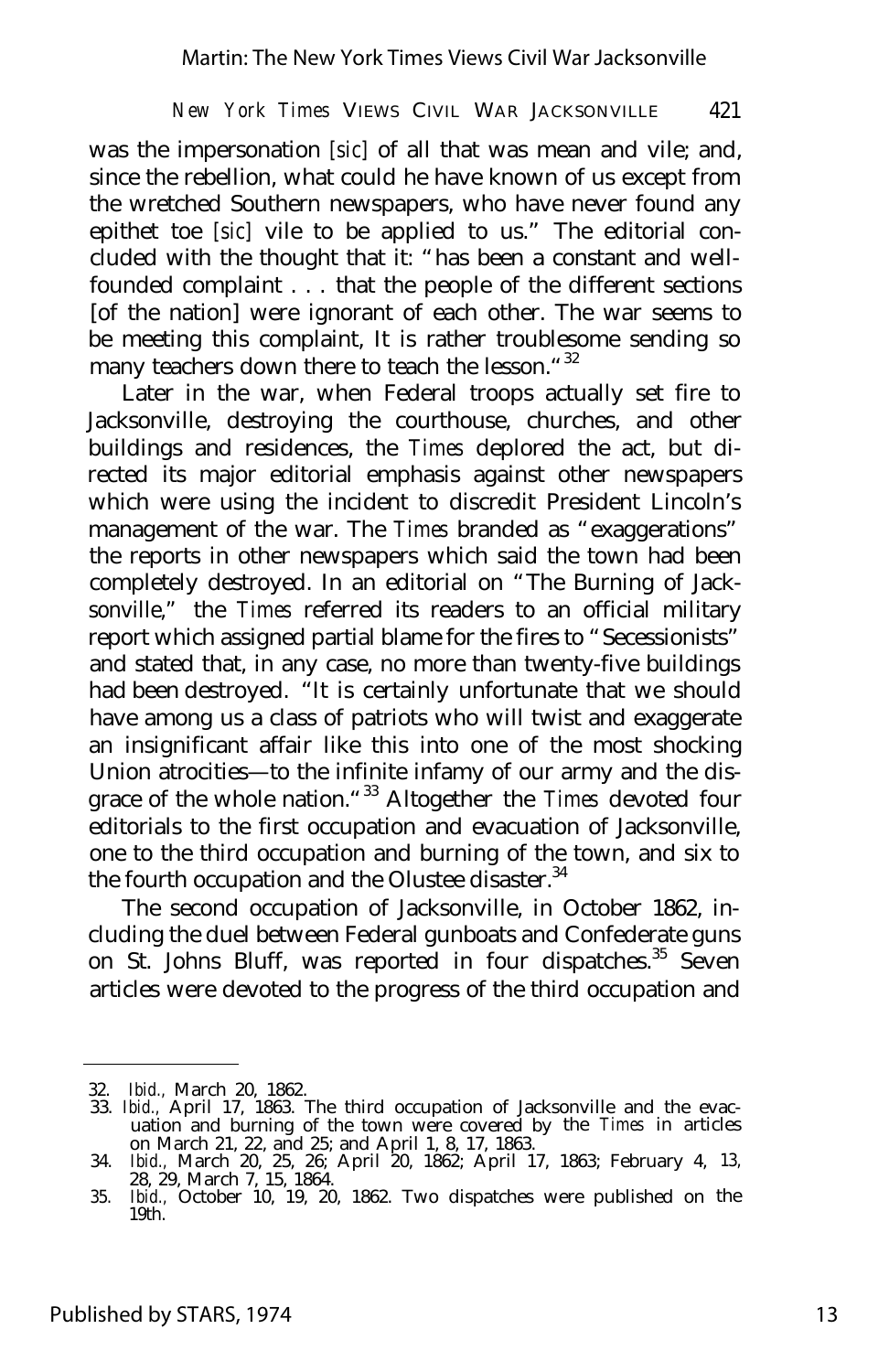burning of Jacksonville in 1863.<sup>36</sup> Twenty-two articles were published covering the fourth and final occupation of Jacksonville and the Battle of Olustee. These latter stories were largely the work of the redoubtable "WHIT." His description of the final occupation of Jacksonville and Colonel Henry's cavalry raid into the interior, runs to twenty-one single-spaced typewritten pages in transcription, and is a dramatic eyewitness account of one of the most daring exploits in Florida Civil War history. Another dispatch by "WHIT," half as long again, reported the Battle of Olustee as he saw it. $37$ 

Two major articles published during the first occupation of Jacksonville in 1862 dwelt at length on the attempts of loyal residents of the town to repudiate Florida's secession government, adopt a new state constitution, and return Florida to the

<sup>36.</sup> *Ibid.,* February 10, March 21, 22, 25, April 1, 8, 17, 1863. The article on February 10 concerned a Federal expedition along the St. Marys River, which set the stage for the third Jacksonville occupation by exposing the black troops who conducted both operations to their first enemy fire.

<sup>37.</sup> *Ibid.*, February 13, 14, 20, 23, 27, March 1, 6, 8, 13, 14, 16, 17, 24, April<br>1, 12, 13, 18, 1864. On several occasions more than one dispatch was published. On February 20 and March 1 the paper's entire front page was devoted to Florida war news out of Jacksonville. The author traced 129 relevant items published in the *Times* in the period under study. About half a dozen of these could be described as "miscel-<br>laneous information," very brief in nature. For example, when Vice<br>President Hamlin petitioned President Lincoln on Eli Thayer's behalf (December 18, 1862) the *Times* devoted one sentence of its Washington roundup to the incident, under a sub-heading, "The Governorship of Florida." During the period February-March 1864, when the *Times* published six editorials and twenty-two dispatches about Jacksonville<br>and Olustee, the phrase "all quiet on the Potomac" was echoed by an<br>occasional brief notice that "everything is quiet at Jacksonville." Three<br>items in t tion Day celebration of blacks at Port Royal (January 9, 1863), and a petition from the black community at New Bern, North Carolina, which reflects attitudes, problems, and conditions of freed slaves in the South at the end of the war. Certain presidential orders and Federal regula-tions affecting Jacksonville and northeast Florida are also included, among them President Johnson's orders lifting trade restrictions, opening southern ports, and pardoning certain classes of southern citizens. Of the 129 articles in the collection, eighty-four were war communiques or dispatches out of Jacksonville, many quite detailed. Fifteen were edi-<br>torials. All of this material illustrates the wealth of information avail-<br>able about Jacksonville in Civil War papers of the North. The *Times*,<br>of worked and reworked, particularly by local historians, help fill gaps, link hitherto unrelated events, and provide new reservoirs of informa-tion which can be used to acquire better insights and perspectives on the war.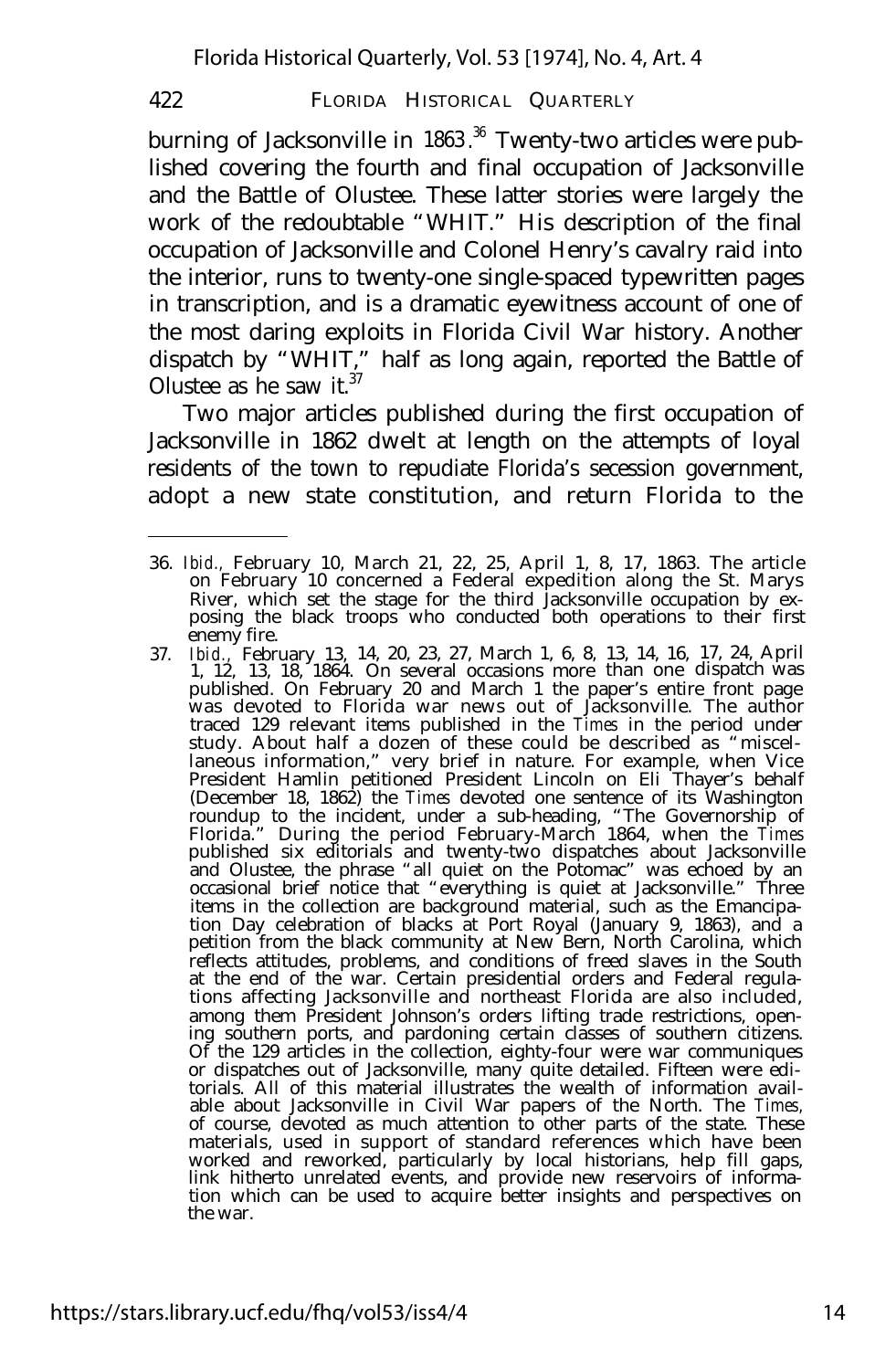Union.<sup>38</sup> When the Unionists were forced to flee into exile because of the Federal evacuation, the *Times* reported the arrival of about fifty of the refugees at New York, as well as the action taken by the city council to provide funds for their relief. Discussing the plight of the refugees, New York Mayor George Opdyke told the city council that the Jacksonville Unionists had been encouraged by army occupation authorities to declare their loyalty openly, and were assisted in taking steps to reject Florida's secession government and reconstruct a loyal one of their own. The abandonment of the town placed these Unionists at the mercy of Confederates waiting for the evacuation, forcing them to flee. Consequently, Mayor Opdyke said, the city owed "some substantial evidence of the public sympathy" to these "destitute fugitives from a relentless despotism" until such time as the national government could provide for their needs. After a move was defeated to appropriate \$2,500 for the refugees, the city council approved an immediate grant of  $$1,000$ <sup>39</sup>

In late 1862 and early 1863, the *Times* reported the details of Unionist meetings held in public halls like New York's Cooper Institute, which featured speeches by such luminaries as Horace Greeley, William Cullen Bryant, Cassius Clay, and Eli Thayer. Twice, at meetings in the Brooklyn Academy of Music and the Fifth Avenue Hotel, Jacksonville Unionist Phillip Fraser was among the platform guests, spearheading the personal campaign of his fellow Jacksonville refugees for military intervention to return Florida to the Union. Fraser's message to the cheering New York audiences was simple and direct. He believed in "Union and Liberty, one and inseparable"; agreed to any solution for an end to slavery; and declared martially: "Buckle on your armor. Cry havoc, and let slip the dogs of war!"<sup>40</sup>

When the final occupation of Jacksonville in 1864 made it possible for many of the displaced Unionists to return home, the *Times* continued to follow their activities. During the summer of 1864 the paper reported at length on the proceedings of a Union convention in Jacksonville which appointed a committee of five

<sup>38.</sup> *Ibid.,* March 31, April 2, 1862.

<sup>39.</sup> *Ibid.,* April 22, 1862. 40. *Ibid.,* October 25, 1862; January 25, February 7, 8, 1863. A wealthy at-torney, Fraser had lived in Jacksonville about ten years prior to the war and was intendant (or mayor) of the town in 1855.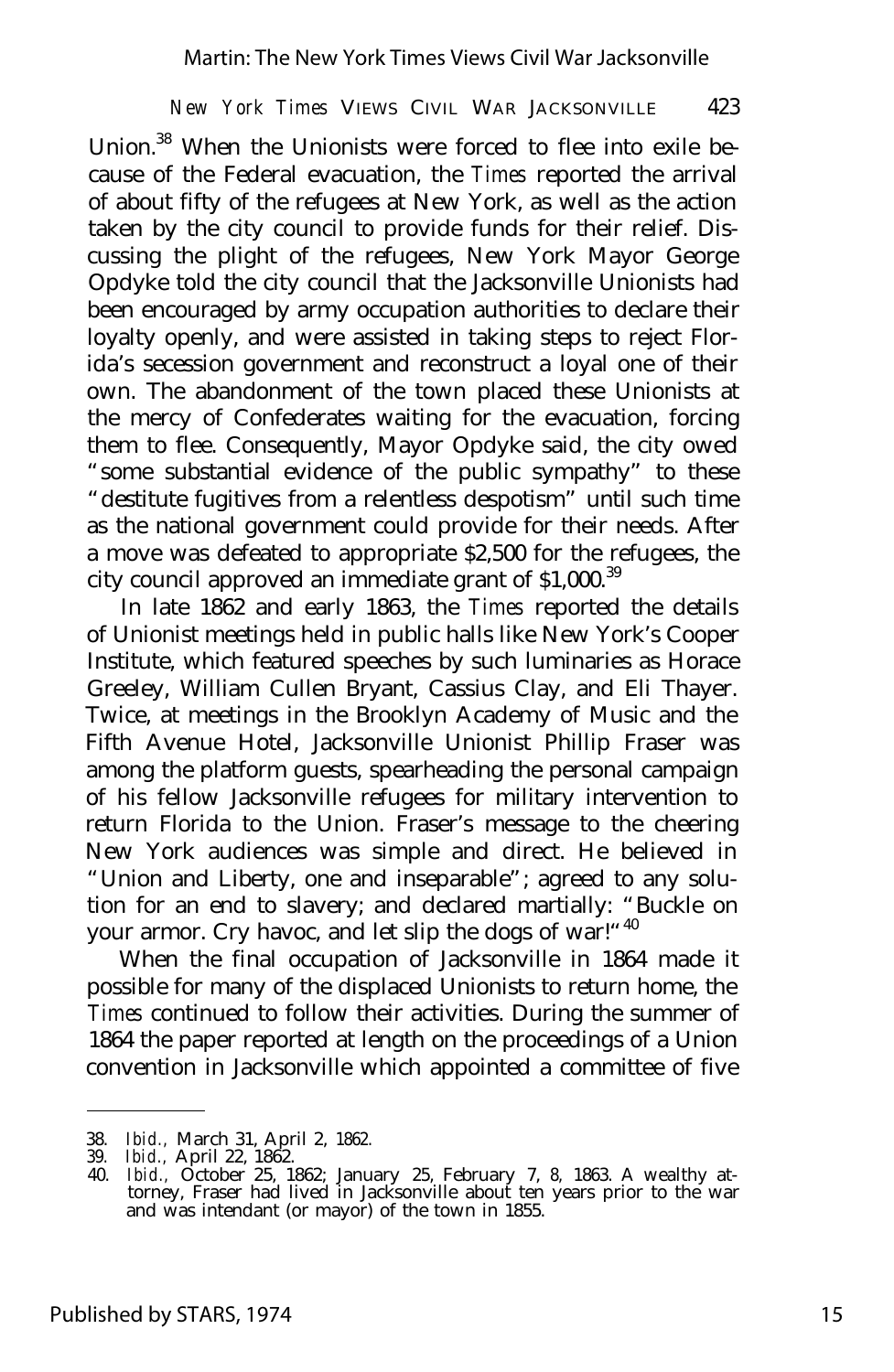men "to take [responsibility for] all necessary action and measures to organize a state government for the State of Florida." The Jacksonville convention also elected delegates who were pledged to support Lincoln at the Republican national convention, held at Baltimore that same month<sup>41</sup>

As has been noted, the *Times'* coverage of the final occupation of Jacksonville and the Battle of Olustee, was comprehensive and might be termed definitive in a journalistic sense. This campaign is also interesting, from a journalistic point of view, because of its impact on *Times* editorial policy. Prior to the expedition, the *Times* consistently opposed Federal operations along the southern coast, including Florida. The paper had used prior operations against Jacksonville— and subsequent abandonments of the town— as examples of poor military strategy and wasted effort. The *Times* repeatedly called for the concentration of Federal strength against Confederate strongpoints, whether major southern cities or armies. It warned against the diffusion of Federal arms in coastal and other secondary operations, especially when repeated experience proved that these had little or no effect upon the outcome of the war. At one point a *Times* correspondent reflected, in a dispatch out of Hilton Head, that the "great mistake" of General T. W. Sherman, in command of overall Federal forces which took Jacksonville for the first time in 1862, had been "scattering his force amongst the unimportant islands and towns of the coast." This made a reconcentration necessary, resulting in the abandonment of Jacksonville. "We know how it worked at *Jacksonville;* how every Union family that could followed the troops when withdrawn, sacrificing the most of their property to rebel vengeance: and how those that *could not leave suffered in consequence.*"<sup>42</sup>

When news of the fourth occupation of Jacksonville reached the *Times* in February 1864, the paper revived its objections to such operations in an editorial headed, "The Scatteration Policy Again." Pointing out that it could see no wisdom in the move, nor calculate any "adequate object" for the expedition, the

<sup>41.</sup> *Ibid.,* June 4, 8, 9, 1864. The convention admitted the Florida delegation but denied its members voting privileges. Before the convention adjourned, one of the Florida men, Calvin Robinson, was appointed to the Republican National Committee.

<sup>42.</sup> *Ibid.,* April 28, 1862. See also *Ibid.,* April 20, 1862, February 4, 1864.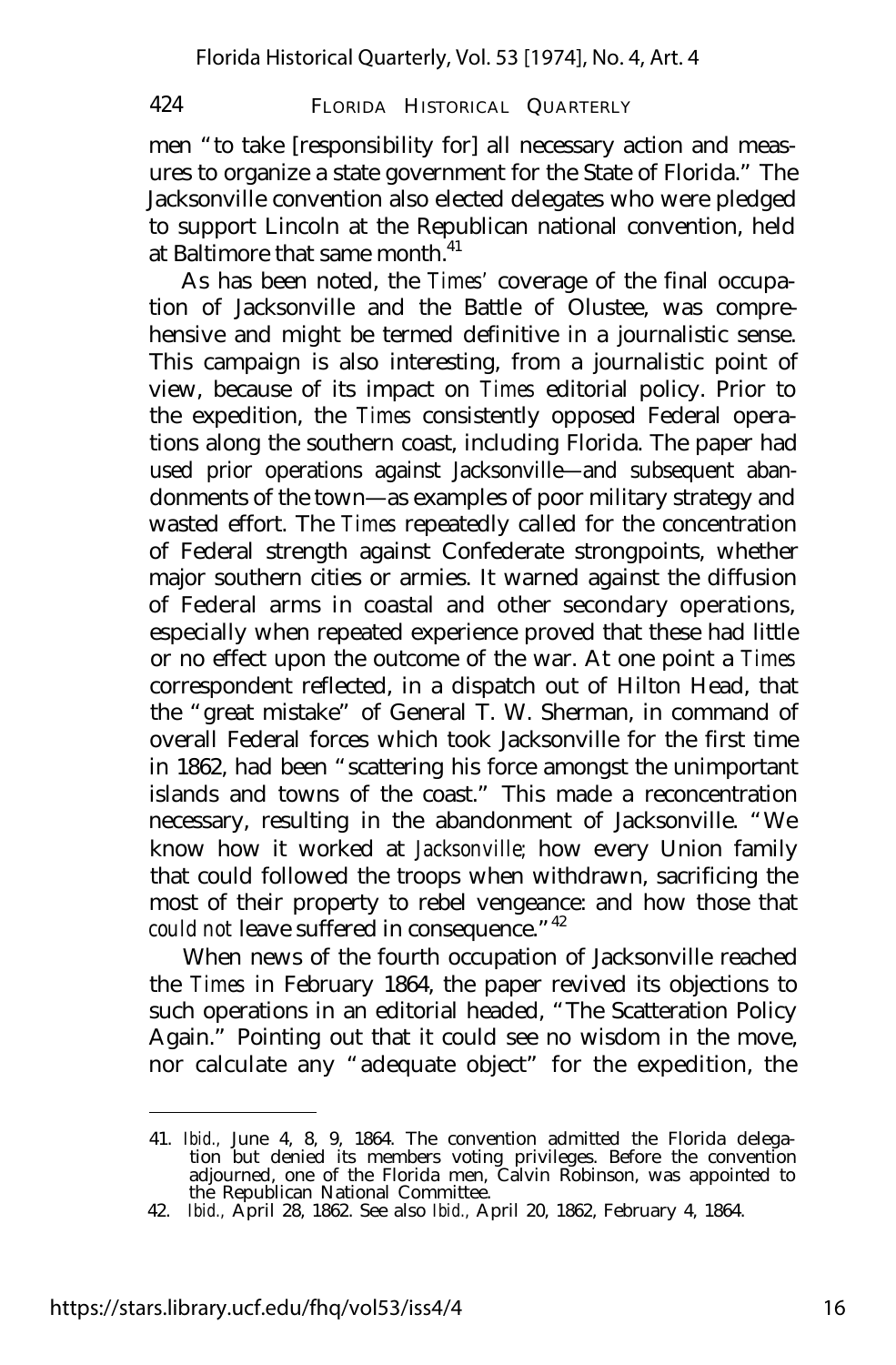*Times* reminded readers that: "Jacksonville has already been twice *[sic]* occupied by our troops, and twice abandoned as useless . . . . There is not the smallest military importance in Florida." 43

When the defeat at Olustee triggered a barrage of criticism against Lincoln's administration, the *Times* reconsidered. Noting that one of the objects of the campaign was to cut off the supply of Florida beef to the Confederate armies, the paper reversed itself in an editorial on "The Real Military Importance of Florida." Published shortly after the defeat at Olustee, the editorial stated: "We trust that, despite the ill-luck that has met the opening of the Florida campaign, the work may still be kept up, if its results should promise to be really as important as surmised" [in severing Confederate supply lines]. Continuing its defense of Lincoln, the *Times* published two additional editorials on the subject. One acquitted Lincoln of any blame or responsibility for the defeat at Olustee, placing the burden solely on the military commanders involved. Labelling Copperheads as the party of "disunion" and defending Lincoln against their charges that Olustee only proved the futility of the war as a means to peace, the *Times* declared in another editorial that the contrary was true. The defeat at Olustee was proof, the paper said, that armed force was the only hope for concluding the war successfully in the face of such determined opposition throughout the Confederacy, including the backwoods of Florida.<sup>44</sup>

As time was to show, the final occupation of Jacksonville worked to the town's advantage. Under military auspicies, Jacksonville was rebuilt quickly. Business and commerce were restored and relative prosperity set in long before other southern towns had cleared away the rubble of defeat and lifted the paralysis of trade that followed in its wake. Less than three weeks after Jacksonville was occupied for the final time, and long before the war ended, the *Times* reported that the town was "beginning to assume quite a business aspect. Traders have succeded *[sic]* in obtaining permits to land their goods, and it is stated that a party contemplates opening a large hotel."<sup>45</sup>

<sup>43.</sup> *Ibid.,* February 13, 1864. There had been three prior occupations of Jacksonville in March 1862, October 1862, and March 1863.<br>44. *Ibid.,* February 28, March 7, 15, 1864.<br>45. *Ibid.,* February 23, 1864. Some boarding

this time, but it would be several years before a hotel was built.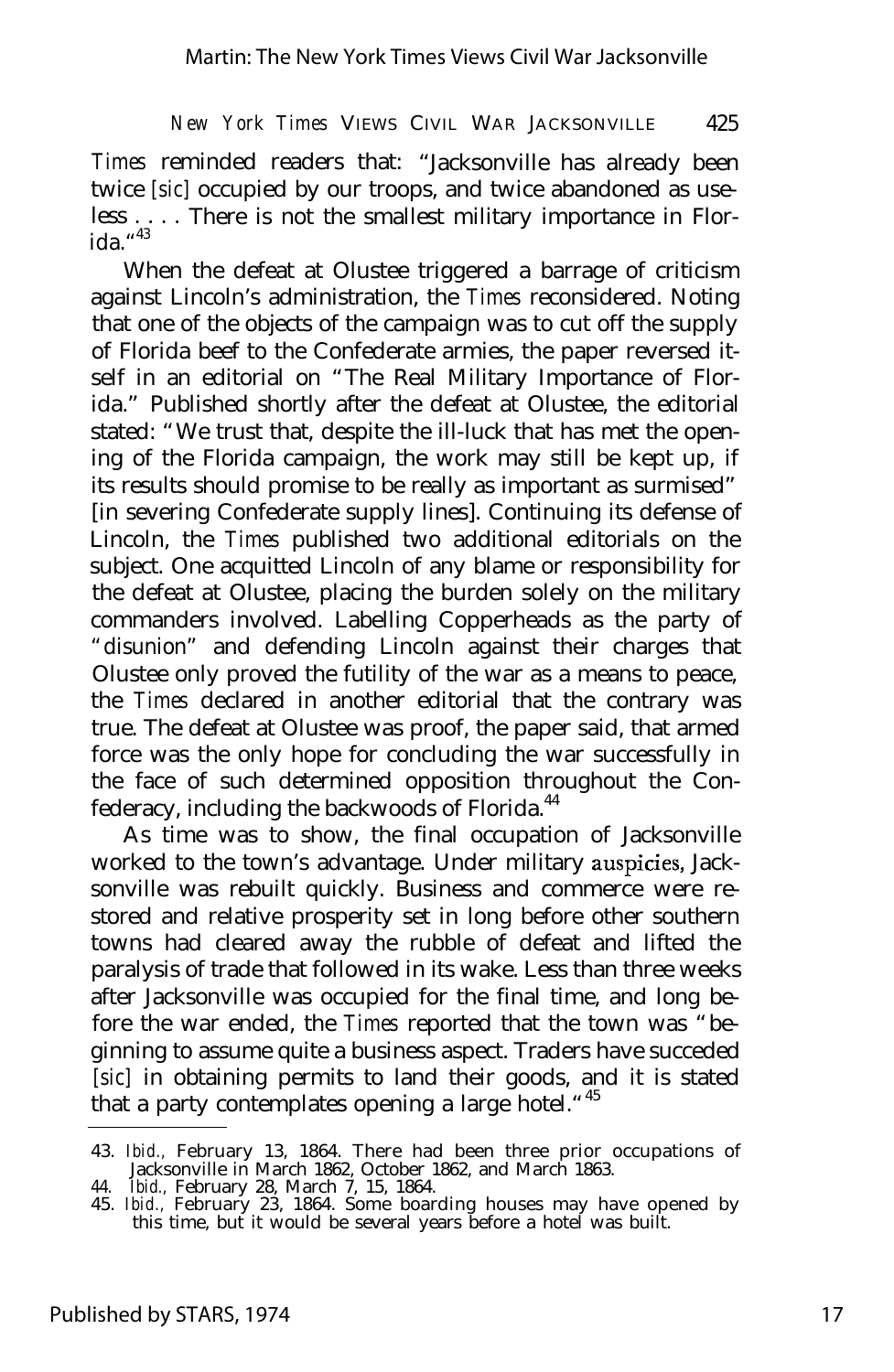There were still hard times ahead, but by July 1865, only a few weeks after Florida's formal capitulation, Jacksonville was reported as "full of people, black and white," who were described as "generally healthy" though "much exposed by the disorganization of society, and many privations and inconveniences." The town was sufficiently recovered to mount a grand Fourth of July celebration, complete with a steamboat excursion to Green Cove Springs in which 200 citizens participated, having "a grand time, returning by moonlight about midnight."<sup>46</sup> By the end of July, railroad and mail service had been restored, and in mid-August the *Times* reported: "Jacksonville is recovering something of its ancient prosperity. New saw-mills are in operation, and large quantities of goods have been brought to the place." Although "stiff prices" still prevailed, the *Times* noted that refugees were returning to their homes in greater numbers, and that many northerners, "mostly discharged officers and soldiers, have gone into business here . . . . Sea Island cotton, has done more than anything else to get business in motion, and direct attention from the calamities of the war. . . . Business in Jacksonville, and to some extent, throughout Florida, is assuming its former character. New saw-mills have been built, schooners are taking on board loads of lumber, new buildings are going up, our stores are well filled with goods, new warehouses have been completed, and the conversation of the people has changed from war to business. "47

In the same manner, war news had given way in the columns of the *Times* to peacetime matters. Appropriately, the last Florida dispatch published in 1865, under the byline of Ben C. Truman, is unique in the collection under discussion. It is the only article concerning Jacksonville or northeast Florida published in the period 1862-1865 which makes no direct reference to the war, the military occupation of the state, or even to reconstruction politics. The article reads like an account of Florida during the Golden Age of Jacksonville tourism in the 1880s. Truman advertises the state's beauties, its mild climate, the health of its people, and the low incidence of disease, using statistical charts to support his conclusions. The *Times'* last mention of Jackson-

<sup>46.</sup> *Ibid.,* July 22, 1865. 47. *Ibid.,* August 1, 17, 1865.